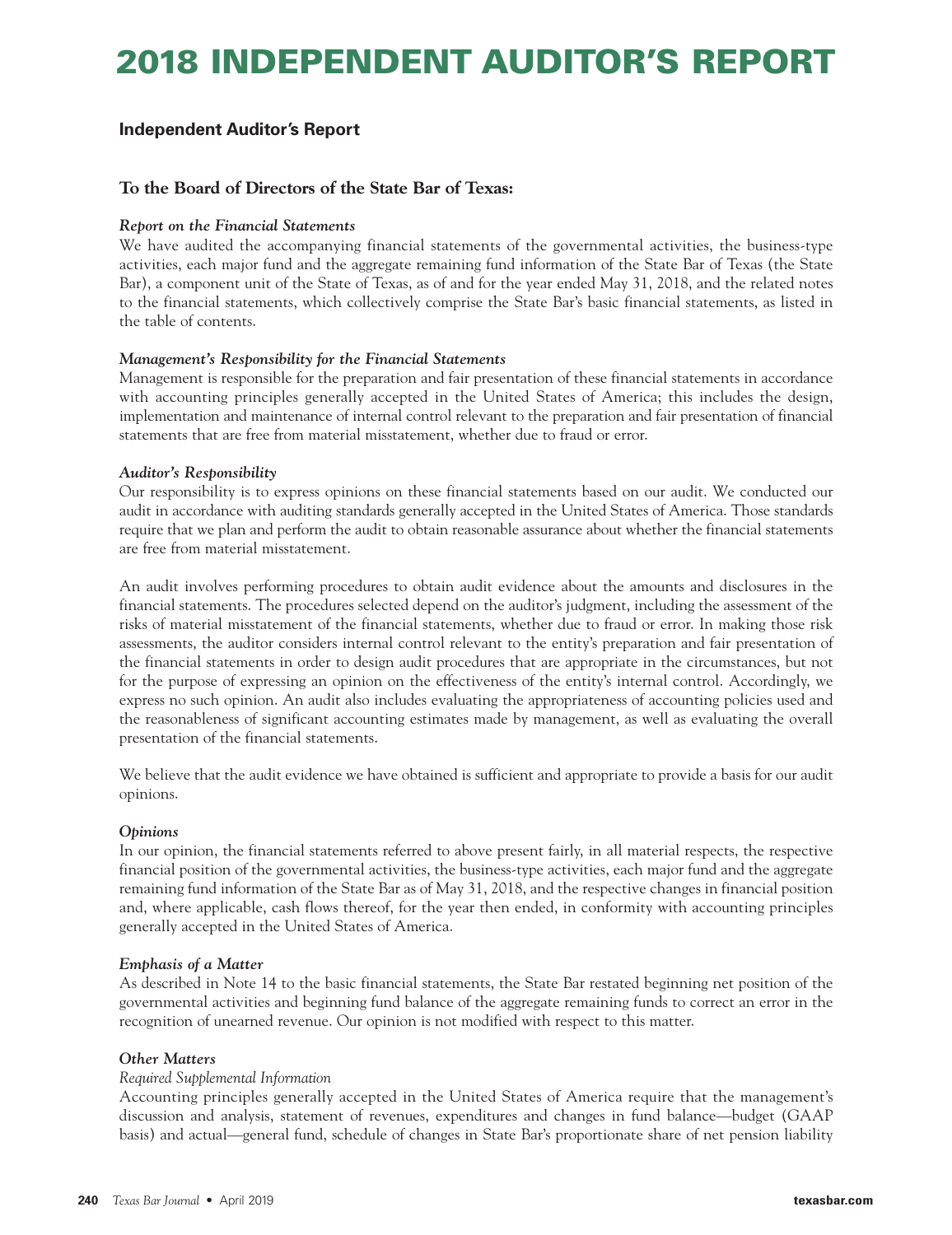and related ratios, schedule of employer contributions and related note to required supplementary information, as listed in the table of contents, be presented to supplement the basic financial statements. Such information, although not a part of the basic financial statements, is required by Governmental Accounting Standards Board, who considers it to be an essential part of financial reporting for placing the basic financial statements in an appropriate operational, economic or historical context. We have applied certain limited procedures to the required supplemental information in accordance with auditing standards generally accepted in the United States of America, which consisted of inquiries of management about the methods of preparing the information and comparing the information for consistency with management's responses to our inquiries, the basic financial statements and other knowledge we obtained during our audit of the basic financial statements. We do not express an opinion or provide any assurance on the information because the limited procedures do not provide us with sufficient evidence to express an opinion or provide any assurance.

#### *Other Supplemental Information*

Our audit was conducted for the purpose of forming opinions on the financial statements that collectively comprise the State Bar's basic financial statements. The combining balance sheet—nonmajor governmental funds, combining statement of revenues, expenditures and changes in fund balances—nonmajor governmental funds and the combining statement of revenues, expenditures and changes in fund balances—governmental funds, as listed in the table of contents, are presented for purposes of additional analysis and are not a required part of the basic financial statements.

The combining balance sheet—nonmajor governmental funds, combining statement of revenues, expenditures and changes in fund balances—nonmajor governmental funds and the combining statement of revenues, expenditures and changes in fund balances—governmental funds are the responsibility of management and were derived from and relate directly to the underlying accounting and other records used to prepare the basic financial statements. Such information has been subjected to the auditing procedures applied in the audit of the basic financial statements and certain additional procedures, including comparing and reconciling such information directly to the underlying accounting and other records used to prepare the basic financial statements or to the basic financial statements themselves, and other additional procedures in accordance with auditing standards generally accepted in the United States of America. In our opinion, the other supplemental information, as listed in the table of contents, is fairly stated in all material respects in relation to the basic financial statements as a whole.

> **RSM US LLP Austin, Texas November 20, 2018**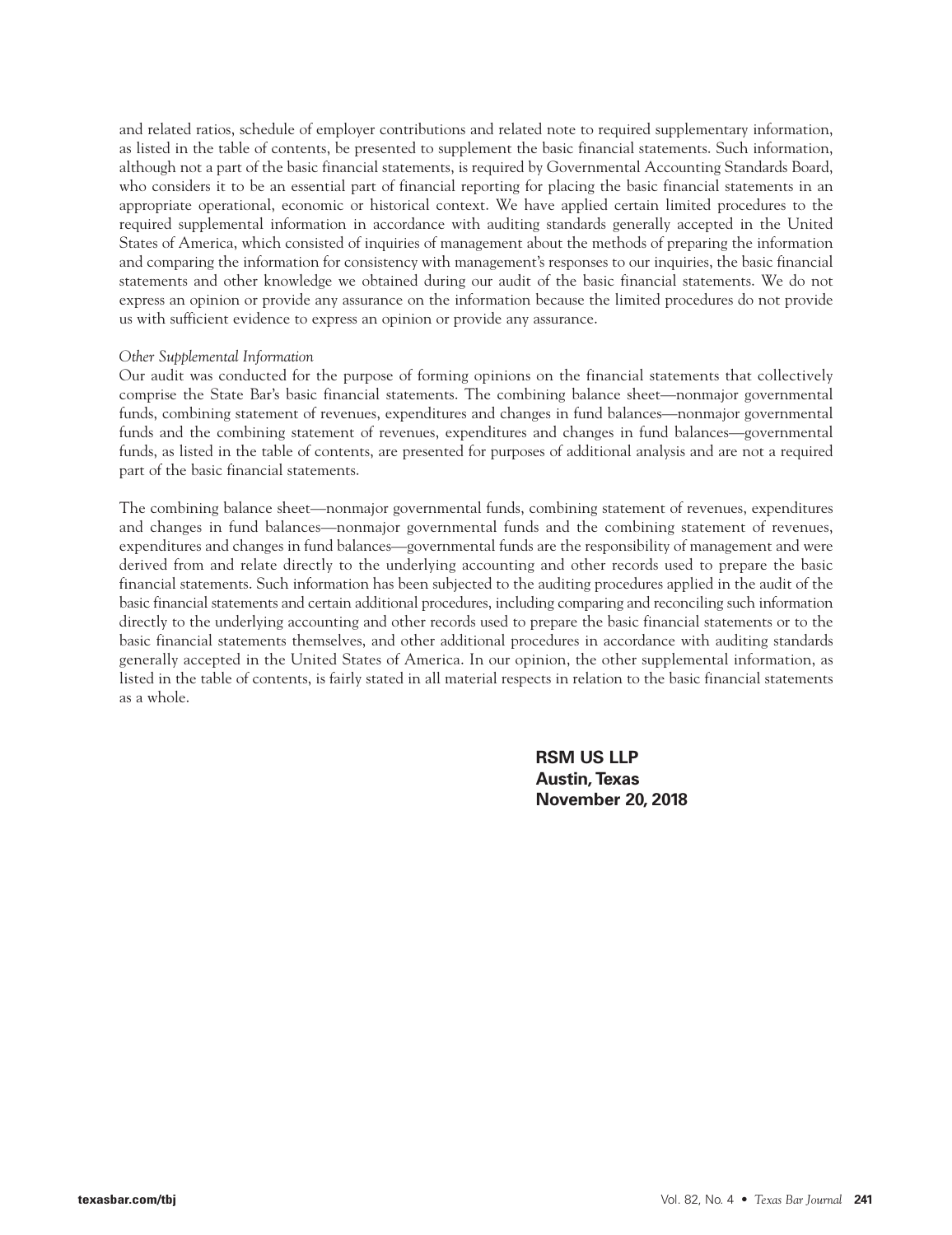## **STATEMENT OF NET POSITION: MAY 31, 2018**

|                                                                 | <b>GOVERNMENTAL</b><br><b>ACTIVITIES</b> | <b>BUSINESS-TYPE</b><br><b>ACTIVITIES</b> | <b>TOTAL</b>             |
|-----------------------------------------------------------------|------------------------------------------|-------------------------------------------|--------------------------|
| <b>ASSETS</b><br><b>CURRENT ASSETS</b>                          |                                          |                                           |                          |
| CASH AND CASH EQUIVALENTS-CASH IN BANK                          | \$10,825,229                             |                                           | 10,825,229               |
| <b>INVESTMENTS</b>                                              | 35,962,560                               |                                           | 35,962,560               |
| <b>RECEIVABLES:</b>                                             |                                          |                                           |                          |
| SALES TO MEMBERS AND OTHERS, NET OF AN ALLOWANCE                |                                          |                                           |                          |
| FOR UNCOLLECTIBLES OF \$3,138 AND \$74,008                      | 59,620                                   | 710,184                                   | 769,804                  |
| <b>INTEREST RECEIVABLE</b>                                      | 48,001                                   |                                           | 48,001                   |
| <b>OTHER ACCOUNTS RECEIVABLE</b>                                | 2,044,983                                |                                           | 2,044,983                |
| <b>INTERNAL BALANCES</b>                                        | (440, 261)                               | 440,261                                   |                          |
| <b>INVENTORIES</b>                                              | 9,453                                    | 758,756                                   | 768,209                  |
| <b>PREPAID ITEMS</b>                                            | 817,561                                  |                                           | 817,561                  |
| <b>TOTAL CURRENT ASSETS</b>                                     | \$49,327,146                             | 1,909,201                                 | 51,236,347               |
| <b>NONCURRENT ASSETS</b>                                        |                                          |                                           |                          |
| <b>CAPITAL ASSETS</b>                                           |                                          |                                           |                          |
| LAND                                                            | 154,074                                  |                                           | 154,074                  |
| CONSTRUCTION IN PROGRESS                                        | 20,960                                   |                                           | 20,960                   |
| <b>BUILDINGS, NET</b>                                           | 824,028                                  |                                           | 824,028                  |
| FURNITURE, FIXTURES, COMPUTER EQUIPMENT, SOFTWARE               |                                          |                                           |                          |
| AND OTHER EQUIPMENT, NET                                        | 5,954,927                                | 35,322                                    | 5,990,249                |
| <b>TOTAL NONCURRENT ASSETS</b><br><b>TOTAL ASSETS</b>           | \$6,953,989<br>\$56,281,135              | 35,322<br>1,944,523                       | 6,989,311<br>58,225,658  |
| DEFERRED OUTFLOWS OF RESOURCES                                  |                                          |                                           |                          |
| DEFERRED OUTFLOWS ON PENSION LIABILITY                          | \$11,639,847                             | 742,969                                   | 12,382,816               |
| TOTAL DEFERRED OUTFLOWS OF RESOURCES                            | \$11,639,847                             | 742,969                                   | 12,382,816               |
| <b>LIABILITIES</b>                                              |                                          |                                           |                          |
| <b>CURRENT LIABILITIES</b>                                      |                                          |                                           |                          |
| <b>ACCOUNTS PAYABLE</b>                                         | \$1,353,348                              |                                           | 1,353,348                |
| <b>ACCRUED LIABILITIES</b>                                      | 1,055,924                                | 94,708                                    | 1,150,632                |
| DUE TO AGENCY FUNDS                                             | 781,831                                  |                                           | 781,831                  |
| <b>UNEARNED REVENUE</b>                                         | 13,640,683                               |                                           | 13,640,683               |
| CAPITAL LEASE OBLIGATIONS                                       | 46,571                                   |                                           | 46,571                   |
| <b>ACCRUED COMPENSATED ABSENCES</b>                             | 578,121                                  | 34,698                                    | 612,819                  |
| <b>TOTAL CURRENT LIABILITIES</b>                                | \$17,456,478                             | 129,406                                   | 17,585,884               |
| <b>NONCURRENT LIABILITIES</b>                                   |                                          |                                           |                          |
| CAPITAL LEASE OBLIGATIONS                                       | 37,984                                   |                                           | 37,984                   |
| <b>ACCRUED COMPENSATED ABSENCES</b>                             | 889,631                                  | 60,665                                    | 950,296                  |
| <b>NET PENSION LIABILITY</b>                                    | 56,802,309                               | 3,625,679                                 | 60,427,988               |
| <b>TOTAL NONCURRENT LIABILITIES</b><br><b>TOTAL LIABILITIES</b> | \$57,729,924<br>\$75,186,402             | 3,686,344<br>3,815,750                    | 61,416,268<br>79,002,152 |
| <b>DEFERRED INFLOWS OF RESOURCES</b>                            |                                          |                                           |                          |
| DEFERRED INFLOWS ON PENSION LIABILITY                           | \$1,758,945                              | \$112,273                                 | 1,871,218                |
| TOTAL DEFERRED INFLOWS OF RESOURCES                             | \$1,758,945                              | $\overline{$}112,273$                     | 1,871,218                |
| <b>NET POSITION</b>                                             |                                          |                                           |                          |
| <b>NET INVESTMENT IN CAPITAL ASSETS</b>                         | \$6,869,434                              | 35,322                                    | 6,904,756                |
| <b>UNRESTRICTED (DEFICIT)</b>                                   | (15,893,799)                             | (1, 275, 853)                             | (17, 169, 652)           |
| <b>TOTAL NET POSITION</b>                                       | (9,024,365)                              | (1, 240, 531)                             | (10, 264, 896)           |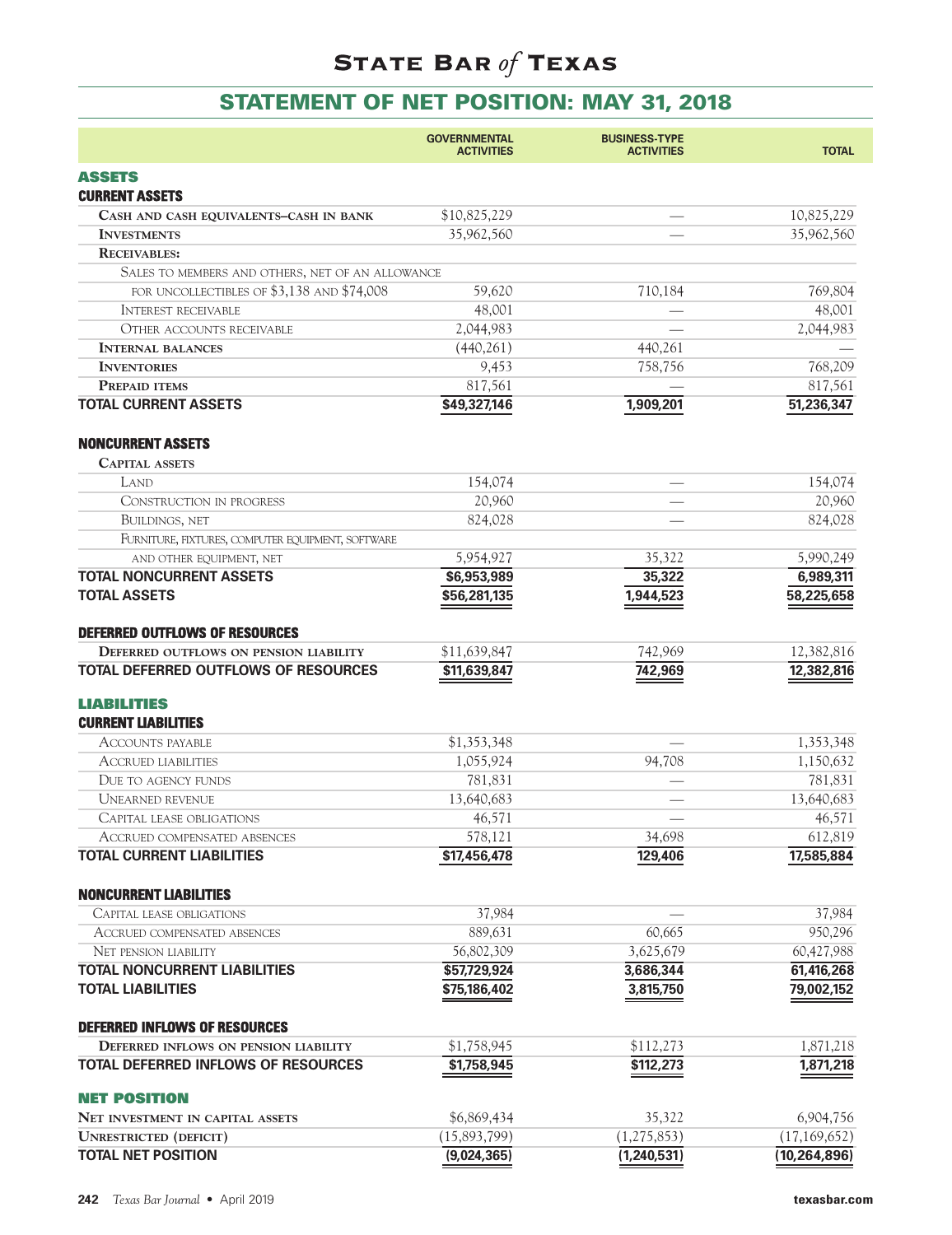### **STATEMENT OF ACTIVITIES FOR THE YEAR ENDED MAY 31, 2018**

|                                                       |                 |                                       | <b>PROGRAM REVENUES</b>                                       | <b>NET (EXPENSES) REVENUES</b><br>AND CHANGES IN NET POSITION |                                           |                |
|-------------------------------------------------------|-----------------|---------------------------------------|---------------------------------------------------------------|---------------------------------------------------------------|-------------------------------------------|----------------|
| <b>FUNCTIONS/PROGRAMS</b>                             | <b>EXPENSES</b> | <b>CHARGES</b><br><b>FOR SERVICES</b> | <b>OPERATING</b><br><b>GRANTS AND</b><br><b>CONTRIBUTIONS</b> | <b>GOVERNMENTAL</b><br><b>ACTIVITIES</b>                      | <b>BUSINESS-TYPE</b><br><b>ACTIVITIES</b> | <b>TOTAL</b>   |
| PRIMARY GOVERNMENT<br>GOVERNMENTAL ACTIVITIES         |                 |                                       |                                                               |                                                               |                                           |                |
| <b>GENERAL GOVERNMENT</b>                             | \$9,803,273     | 501,606                               |                                                               | (9,301,667)                                                   |                                           | (9,301,667)    |
| PUBLIC SERVICES                                       | 4,916,027       | 384,618                               | 497,877                                                       | (4,033,532)                                                   |                                           | (4,033,532)    |
| <b>MEMBER SERVICES</b>                                | 24,364,583      | 20,059,591                            | 1,123,281                                                     | (3, 181, 711)                                                 |                                           | (3, 181, 711)  |
| PUBLIC PROTECTION                                     | 13,612,929      | 577,314                               |                                                               | (13,035,615)                                                  |                                           | (13,035,615)   |
| TOTAL GOVERNMENTAL ACTIVITIES                         | \$52,696,812    | 21,523,129                            | 1,621,158                                                     | (29, 552, 525)                                                |                                           | (29, 552, 525) |
| <b>BUSINESS-TYPE ACTIVITIES</b>                       |                 |                                       |                                                               |                                                               |                                           |                |
| <b>BOOKS</b>                                          | \$3,760,496     | 2,295,723                             |                                                               |                                                               | (1,464,773)                               | (1,464,773)    |
| TOTAL BUSINESS-TYPE ACTIVITIES                        | \$3,760,496     | 2,295,723                             |                                                               |                                                               | (1,464,773)                               | (1,464,773)    |
| TOTAL PRIMARY GOVERNMENTAL                            |                 |                                       |                                                               |                                                               |                                           |                |
| <b>ACTIVITIES</b>                                     | \$56,457,308    | 23,818,852                            | 1,621,158                                                     | (29, 552, 525)                                                | (1,464,773)                               | (31,017,298)   |
|                                                       |                 |                                       |                                                               |                                                               |                                           |                |
| <b>GENERAL REVENUES:</b><br><b>MEMBERSHIP DUES</b>    |                 |                                       |                                                               | \$23,038,553                                                  |                                           | 23,038,553     |
| <b>INVESTMENT INCOME</b>                              |                 |                                       |                                                               | 448,156                                                       | 5,822                                     | 453,978        |
| ROYALTY REVENUE                                       |                 |                                       |                                                               | 1,291,089                                                     | 1,049,625                                 | 2,340,714      |
| <b>OTHER INCOME</b>                                   |                 |                                       |                                                               | 242,749                                                       |                                           | 242,749        |
| LOSS ON DISPOSAL OF CAPITAL ASSETS                    |                 |                                       |                                                               | (2,753)                                                       |                                           | (2,753)        |
| <b>TOTAL GENERAL REVENUES</b>                         |                 |                                       |                                                               | 25,017,794                                                    | 1,055,447                                 | 26,073,241     |
| <b>CHANGE IN NET POSITION</b>                         |                 |                                       |                                                               | (4,534,731)                                                   | (409, 326)                                | (4,944,057)    |
| <b>NET POSITION AT BEGINNING OF YEAR, AS RESTATED</b> |                 |                                       |                                                               | (4,489,634)                                                   | (831, 205)                                | (5,320,839)    |
| <b>NET POSITION AT END OF YEAR</b>                    |                 |                                       |                                                               | (S9,024,365)                                                  | (1, 240, 531)                             | (10, 264, 896) |
|                                                       |                 |                                       |                                                               |                                                               |                                           |                |

Effective June 1, 2015, the State Bar implemented Governmental Accounting Standards Board (GASB) Statement No. 68, *Accounting and Financial Reporting for Pensions,* which resulted in a \$43.5 million restatement to Net Position. The State Bar contributes to the State of Texas' single-employer defined benefit pension plan administered by the Employees Retirement System of Texas. All risks and costs of the plan are the liability of the State of Texas. However, GASB Statement No. 68, paragraph 18, requires each government agency participating in a single-employer plan who issues separate audited financial statements to account for and report its participation in the single-employer plan as if it was a cost-sharing employer plan. As a result, the State Bar recorded its portion of the net pension liability, deferred inflows and outflows, and pension expense on the financial statements to comply with standards. Implementation of GASB Statement No. 68 does not affect the fund balances of the governmental funds as presented on the next page.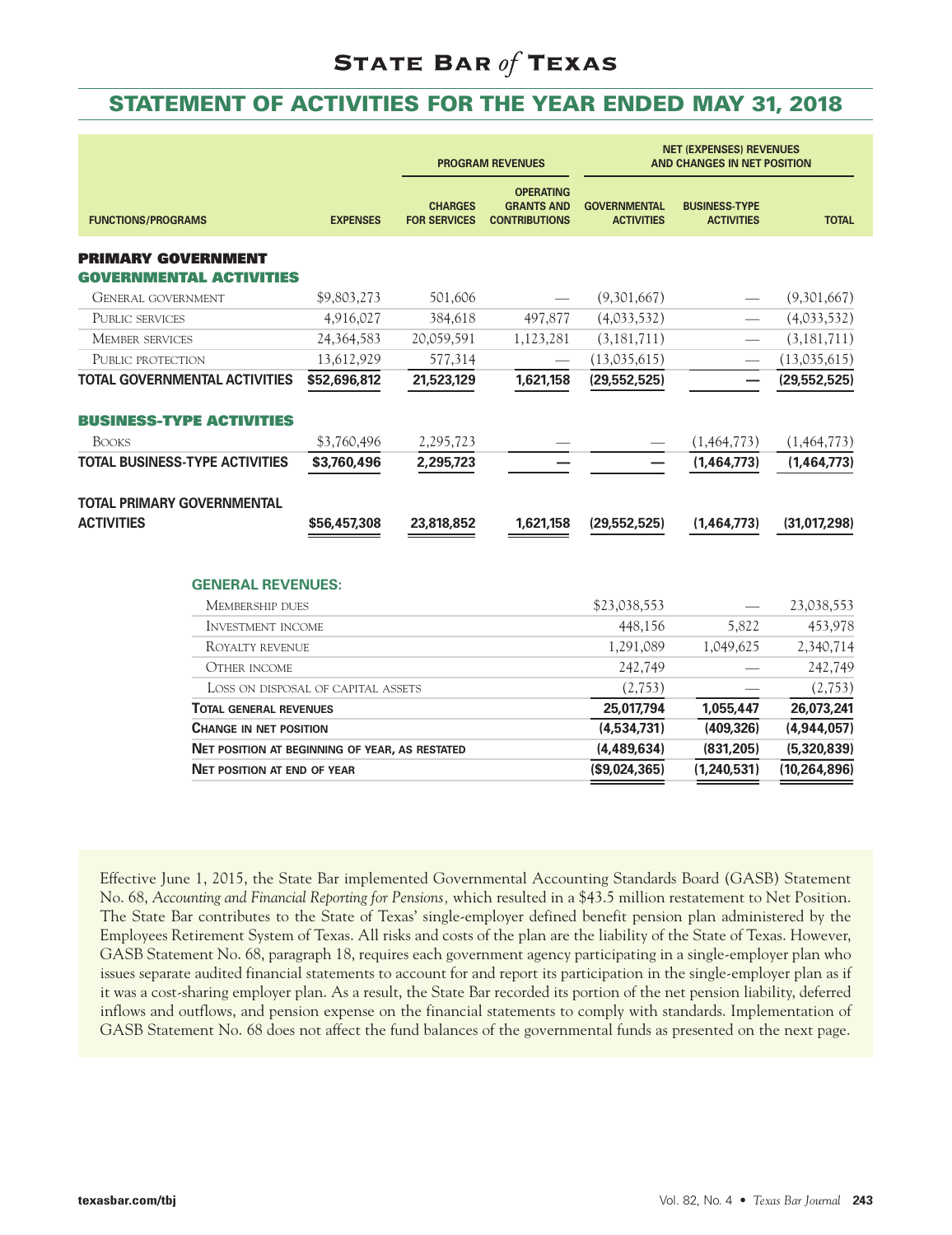### **BALANCE SHEET—GOVERNMENTAL FUNDS: MAY 31, 2018**

|                                                                                                                           | <b>GENERAL</b><br><b>FUND</b> | <b>SECTIONS</b> | <b>NONMAJOR</b><br><b>GOVERNMENTAL</b><br><b>FUNDS</b> | <b>TOTAL</b><br><b>GOVERNMENTAL</b><br><b>FUNDS</b> |
|---------------------------------------------------------------------------------------------------------------------------|-------------------------------|-----------------|--------------------------------------------------------|-----------------------------------------------------|
| <b>ASSETS</b>                                                                                                             |                               |                 |                                                        |                                                     |
| <b>CURRENT ASSETS</b>                                                                                                     |                               |                 |                                                        |                                                     |
| CASH AND CASH EQUIVALENTS-CASH IN BANK                                                                                    | \$3,868,479                   | 6,243,990       | 712,760                                                | 10,825,229                                          |
| <b>INVESTMENTS</b>                                                                                                        | 25,091,332                    | 1,768,979       | 9,102,249                                              | 35,962,560                                          |
| RECEIVABLES:                                                                                                              |                               |                 |                                                        |                                                     |
| SALES TO MEMBERS AND OTHERS, NET OF AN ALLOWANCE                                                                          |                               |                 |                                                        |                                                     |
| FOR UNCOLLECTIBLES OF \$3,138                                                                                             | 59,620                        |                 |                                                        | 59,620                                              |
| <b>INTEREST RECEIVABLE</b>                                                                                                | 31,332                        | 212             | 16,457                                                 | 48,001                                              |
| <b>OTHER ACCOUNTS RECEIVABLE</b>                                                                                          | 1,971,718                     | 66,322          | 6,943                                                  | 2,044,983                                           |
| DUE FROM OTHER GOVERNMENTAL FUNDS                                                                                         | 1,109,894                     | 738,148         | 1,222,714                                              | 3,070,756                                           |
| <b>INVENTORIES</b>                                                                                                        | 9,453                         |                 |                                                        | 9,453                                               |
| PREPAID ITEMS                                                                                                             | 504,335                       | 30,243          | 282,983                                                | 817,561                                             |
| <b>TOTAL ASSETS</b>                                                                                                       | \$32,646,163                  | 8,847,894       | 11,344,106                                             | 52,838,163                                          |
| <b>LIABILITIES AND FUND BALANCE</b>                                                                                       |                               |                 |                                                        |                                                     |
| <b>CURRENT LIABILITIES</b>                                                                                                |                               |                 |                                                        |                                                     |
| ACCOUNTS PAYABLE                                                                                                          | \$1,229,407                   | 123,941         |                                                        | 1,353,348                                           |
| <b>ACCRUED LIABILITIES</b>                                                                                                | 1,053,166                     | 2,029           | 729                                                    | 1,055,924                                           |
| DUE TO OTHER GOVERNMENTAL FUNDS                                                                                           | 1,960,862                     |                 | 1,109,894                                              | 3,070,756                                           |
| DUE TO ENTERPRISE FUND                                                                                                    | 440,261                       |                 |                                                        | 440,261                                             |
| DUE TO AGENCY FUND                                                                                                        | 781,831                       |                 |                                                        | 781,831                                             |
| <b>UNEARNED REVENUE</b>                                                                                                   | 11,472,386                    | 1,337,613       | 830,684                                                | 13,640,683                                          |
| <b>TOTAL LIABILITIES</b>                                                                                                  | \$16,937,913                  | 1,463,583       | 1,941,307                                              | 20,342,803                                          |
| <b>FUND BALANCES</b>                                                                                                      |                               |                 |                                                        |                                                     |
| <b>NONSPENDABLE</b>                                                                                                       | 513,788                       | 30,243          | 282,983                                                | 827,014                                             |
| COMMITTED                                                                                                                 | 3,154,677                     | 7,354,068       | 9,119,816                                              | 19,628,561                                          |
| <b>UNASSIGNED</b>                                                                                                         | 12,039,785                    |                 |                                                        | 12,039,785                                          |
| <b>TOTAL FUND BALANCES</b>                                                                                                | 15,708,250                    | 7,384,311       | 9,402,799                                              | 32,495,360                                          |
| <b>TOTAL LIABILITIES AND FUND BALANCES</b>                                                                                | \$32,646,163                  | 8,847,894       | 11,344,106                                             | 52,838,163                                          |
| <b>RECONCILIATION OF THE BALANCE SHEET OF GOVERNMENTAL</b><br><b>FUNDS TO THE STATEMENT OF NET POSITION: MAY 31, 2018</b> |                               |                 |                                                        |                                                     |

TOTAL FUND BALANCE–GOVERNMENTAL FUNDS BALANCE SHEET \$32,495,360

AMOUNTS REPORTED FOR GOVERNMENTAL ACTIVITIES IN THE STATEMENT OF NET POSITION ARE DIFFERENCE BECAUSE:

CAPITAL ASSETS USED IN GOVERNMENTAL ACTIVITIES ARE NOT FINANCIAL RESOURCES AND, THEREFORE, ARE NOT REPORTED IN THE FUNDS 6,953,989 (SEE ALL ASSESSED FOR A SET ASSESSED FOR A SET AND REPORTED IN THE FUNDS

THE FOLLOWING LIABILITIES ARE NOT DUE AND PAYABLE IN THE CURRENT PERIOD AND, THEREFORE, ARE NOT REPORTED IN THE FUNDS:

| NET PENSION LIABILITY                                             | (56,802,309) |
|-------------------------------------------------------------------|--------------|
| CAPITAL LEASE PAYABLE                                             | (84, 555)    |
| ACCRUED COMPENSATED ABSENCES                                      | (1,467,752)  |
| CHANGE IN DEFERRED OUTFLOWS RELATED TO NET PENSION LIABILITY      | 11,639,847   |
| CHANGE IN DEFERRED INFLOWS RELATED TO NET PENSION LIABILITY       | (1,758,945)  |
| NET POSITION OF GOVERNMENTAL ACTIVITIES—STATEMENT OF NET POSITION | (S9,024,365) |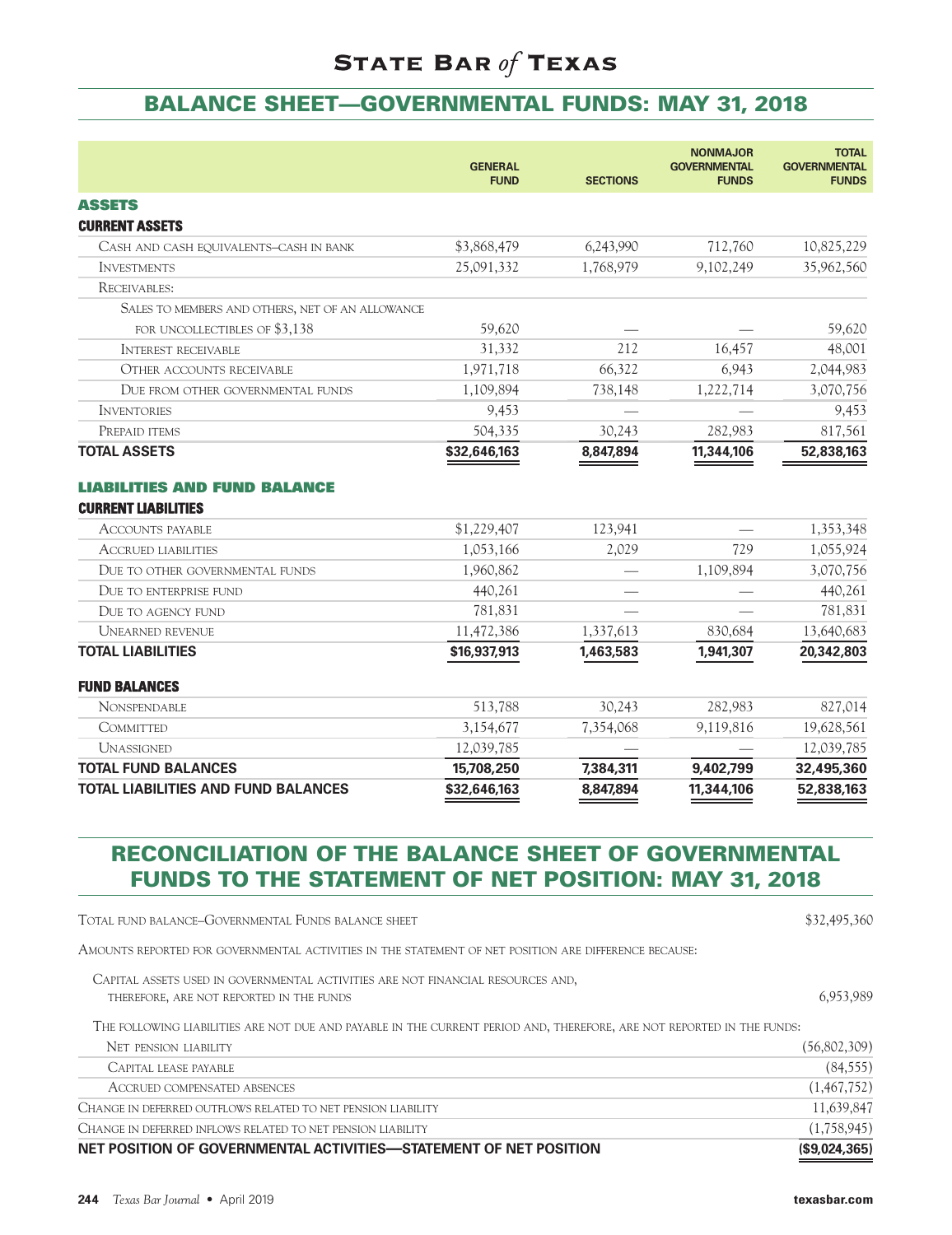### **STATEMENT OF REVENUES, EXPENDITURES AND CHANGES IN FUND BALANCE—GOVERNMENTAL FUNDS FOR THE YEAR ENDED MAY 31, 2018**

| <b>REVENUES</b><br>\$20,571,688<br>23,038,553<br>2,466,865<br><b>MEMBERSHIP DUES</b><br>650,351<br>650,351<br><b>ACCOUNTING AND MANAGEMENT FEES</b><br>530,322<br>530,322<br>TEXAS BAR JOURNAL<br>2,903,788<br>2,903,788<br><b>MCLE</b> FEES<br>13,941,859<br>13,941,859<br>PROFESSIONAL DEVELOPMENT<br>409,437<br><b>MINORITY AFFAIRS</b><br>409,437<br>326,166<br>26,550<br>448,156<br>95,440<br><b>INVESTMENT INCOME</b><br>528,777<br><b>GRANT REVENUE</b><br>528,777<br>831,891<br><b>MEMBER BENEFITS</b><br>831,891<br>429,303<br>429,303<br><b>WEBSITE</b><br>385,975<br>385,975<br><b>ADVERTISING REVIEW</b><br>1,489,183<br><b>OTHER INCOME</b><br>1,143,805<br>2,118,098<br>4,751,086<br>\$42,469,963<br>3,637,220<br>2,742,315<br>48,849,498<br>\$2,174,881<br>2,174,881<br><b>EXECUTIVE</b><br>1,303,609<br>1,303,609<br>EXTERNAL AFFAIRS<br>1,904,386<br>1,904,386<br>MEMBER AND PUBLIC SERVICE<br>9,840,136<br>9,840,136<br>PROFESSIONAL DEVELOPMENT<br>1,518,604<br>1,518,604<br>LEGAL AND ATTORNEY SERVICES<br>729,679<br>729,679<br>ACCESS TO JUSTICE COMMISSION<br>1,895,333<br>1,895,333<br><b>ATTORNEY COMPLIANCE</b><br>1,904,363<br>3,729<br>1,908,092<br><b>ADMINISTRATION</b><br>5,127,914<br>700,519<br>5,828,433<br>FINANCE AND INFORMATION TECHNOLOGY<br>2,263,490<br>2,263,490<br><b>COMMUNICATIONS</b><br>PUBLIC PROTECTION<br>10,548,855<br>894,799<br>11,443,654<br><b>SPECIAL SERVICES</b><br>3,608,968<br>5,825,087<br>2,216,119<br>1,632,319<br>1,632,319<br>EXPENDITURES RELATED TO BOARD COMMITMENTS<br>271,349<br>CAPITAL OUTLAY<br>271,349<br><b>DEBT SERVICE:</b><br>46,530<br>46,530<br>PRINCIPAL<br>6,554<br>6,554<br><b>INTEREST</b><br><b>TOTAL EXPENDITURES</b><br>\$40,843,569<br>3,608,968<br>4,139,599<br>48,592,136<br>EXCESS (DEFICIENCY) OF REVENUES<br>OVER (UNDER) EXPENDITURES<br>1,626,394<br>28,252<br>(1,397,284)<br>257,362<br><b>OTHER FINANCING SOURCES (USES)</b><br>1,838,800<br>1,838,800<br><b>TRANSFERS IN</b><br>(1,838,800)<br><b>TRANSFERS OUT</b><br>(1,838,800)<br>1,838,800<br>TOTAL OTHER FINANCING SOURCES (USES)<br>(1,838,800)<br>(212, 406)<br>28,252<br>441,516<br>257,362<br>NET CHANGE IN FUND BALANCES<br>15,920,656<br>7,356,059<br>8,961,283<br>32,237,998<br>FUND BALANCES AT BEGINNING OF YEAR, AS RESTATED<br>\$15,708,250<br>7,384,311<br>9,402,799<br>32,495,360<br>FUND BALANCES AT END OF YEAR |                       | <b>GENERAL FUND</b> | <b>SECTIONS</b> | <b>NONMAJOR</b><br><b>GOVERNMENTAL</b><br><b>FUNDS</b> | <b>TOTAL</b><br><b>GOVERNMENTAL</b><br><b>FUNDS</b> |
|----------------------------------------------------------------------------------------------------------------------------------------------------------------------------------------------------------------------------------------------------------------------------------------------------------------------------------------------------------------------------------------------------------------------------------------------------------------------------------------------------------------------------------------------------------------------------------------------------------------------------------------------------------------------------------------------------------------------------------------------------------------------------------------------------------------------------------------------------------------------------------------------------------------------------------------------------------------------------------------------------------------------------------------------------------------------------------------------------------------------------------------------------------------------------------------------------------------------------------------------------------------------------------------------------------------------------------------------------------------------------------------------------------------------------------------------------------------------------------------------------------------------------------------------------------------------------------------------------------------------------------------------------------------------------------------------------------------------------------------------------------------------------------------------------------------------------------------------------------------------------------------------------------------------------------------------------------------------------------------------------------------------------------------------------------------------------------------------------------------------------------------------------------------------------------------------------------------------------------------------------------------------------------------------------------------------------------------------------------------------------------------|-----------------------|---------------------|-----------------|--------------------------------------------------------|-----------------------------------------------------|
|                                                                                                                                                                                                                                                                                                                                                                                                                                                                                                                                                                                                                                                                                                                                                                                                                                                                                                                                                                                                                                                                                                                                                                                                                                                                                                                                                                                                                                                                                                                                                                                                                                                                                                                                                                                                                                                                                                                                                                                                                                                                                                                                                                                                                                                                                                                                                                                        |                       |                     |                 |                                                        |                                                     |
|                                                                                                                                                                                                                                                                                                                                                                                                                                                                                                                                                                                                                                                                                                                                                                                                                                                                                                                                                                                                                                                                                                                                                                                                                                                                                                                                                                                                                                                                                                                                                                                                                                                                                                                                                                                                                                                                                                                                                                                                                                                                                                                                                                                                                                                                                                                                                                                        |                       |                     |                 |                                                        |                                                     |
|                                                                                                                                                                                                                                                                                                                                                                                                                                                                                                                                                                                                                                                                                                                                                                                                                                                                                                                                                                                                                                                                                                                                                                                                                                                                                                                                                                                                                                                                                                                                                                                                                                                                                                                                                                                                                                                                                                                                                                                                                                                                                                                                                                                                                                                                                                                                                                                        |                       |                     |                 |                                                        |                                                     |
|                                                                                                                                                                                                                                                                                                                                                                                                                                                                                                                                                                                                                                                                                                                                                                                                                                                                                                                                                                                                                                                                                                                                                                                                                                                                                                                                                                                                                                                                                                                                                                                                                                                                                                                                                                                                                                                                                                                                                                                                                                                                                                                                                                                                                                                                                                                                                                                        |                       |                     |                 |                                                        |                                                     |
|                                                                                                                                                                                                                                                                                                                                                                                                                                                                                                                                                                                                                                                                                                                                                                                                                                                                                                                                                                                                                                                                                                                                                                                                                                                                                                                                                                                                                                                                                                                                                                                                                                                                                                                                                                                                                                                                                                                                                                                                                                                                                                                                                                                                                                                                                                                                                                                        |                       |                     |                 |                                                        |                                                     |
|                                                                                                                                                                                                                                                                                                                                                                                                                                                                                                                                                                                                                                                                                                                                                                                                                                                                                                                                                                                                                                                                                                                                                                                                                                                                                                                                                                                                                                                                                                                                                                                                                                                                                                                                                                                                                                                                                                                                                                                                                                                                                                                                                                                                                                                                                                                                                                                        |                       |                     |                 |                                                        |                                                     |
|                                                                                                                                                                                                                                                                                                                                                                                                                                                                                                                                                                                                                                                                                                                                                                                                                                                                                                                                                                                                                                                                                                                                                                                                                                                                                                                                                                                                                                                                                                                                                                                                                                                                                                                                                                                                                                                                                                                                                                                                                                                                                                                                                                                                                                                                                                                                                                                        |                       |                     |                 |                                                        |                                                     |
|                                                                                                                                                                                                                                                                                                                                                                                                                                                                                                                                                                                                                                                                                                                                                                                                                                                                                                                                                                                                                                                                                                                                                                                                                                                                                                                                                                                                                                                                                                                                                                                                                                                                                                                                                                                                                                                                                                                                                                                                                                                                                                                                                                                                                                                                                                                                                                                        |                       |                     |                 |                                                        |                                                     |
|                                                                                                                                                                                                                                                                                                                                                                                                                                                                                                                                                                                                                                                                                                                                                                                                                                                                                                                                                                                                                                                                                                                                                                                                                                                                                                                                                                                                                                                                                                                                                                                                                                                                                                                                                                                                                                                                                                                                                                                                                                                                                                                                                                                                                                                                                                                                                                                        |                       |                     |                 |                                                        |                                                     |
|                                                                                                                                                                                                                                                                                                                                                                                                                                                                                                                                                                                                                                                                                                                                                                                                                                                                                                                                                                                                                                                                                                                                                                                                                                                                                                                                                                                                                                                                                                                                                                                                                                                                                                                                                                                                                                                                                                                                                                                                                                                                                                                                                                                                                                                                                                                                                                                        |                       |                     |                 |                                                        |                                                     |
|                                                                                                                                                                                                                                                                                                                                                                                                                                                                                                                                                                                                                                                                                                                                                                                                                                                                                                                                                                                                                                                                                                                                                                                                                                                                                                                                                                                                                                                                                                                                                                                                                                                                                                                                                                                                                                                                                                                                                                                                                                                                                                                                                                                                                                                                                                                                                                                        |                       |                     |                 |                                                        |                                                     |
|                                                                                                                                                                                                                                                                                                                                                                                                                                                                                                                                                                                                                                                                                                                                                                                                                                                                                                                                                                                                                                                                                                                                                                                                                                                                                                                                                                                                                                                                                                                                                                                                                                                                                                                                                                                                                                                                                                                                                                                                                                                                                                                                                                                                                                                                                                                                                                                        |                       |                     |                 |                                                        |                                                     |
|                                                                                                                                                                                                                                                                                                                                                                                                                                                                                                                                                                                                                                                                                                                                                                                                                                                                                                                                                                                                                                                                                                                                                                                                                                                                                                                                                                                                                                                                                                                                                                                                                                                                                                                                                                                                                                                                                                                                                                                                                                                                                                                                                                                                                                                                                                                                                                                        |                       |                     |                 |                                                        |                                                     |
|                                                                                                                                                                                                                                                                                                                                                                                                                                                                                                                                                                                                                                                                                                                                                                                                                                                                                                                                                                                                                                                                                                                                                                                                                                                                                                                                                                                                                                                                                                                                                                                                                                                                                                                                                                                                                                                                                                                                                                                                                                                                                                                                                                                                                                                                                                                                                                                        | <b>TOTAL REVENUES</b> |                     |                 |                                                        |                                                     |
|                                                                                                                                                                                                                                                                                                                                                                                                                                                                                                                                                                                                                                                                                                                                                                                                                                                                                                                                                                                                                                                                                                                                                                                                                                                                                                                                                                                                                                                                                                                                                                                                                                                                                                                                                                                                                                                                                                                                                                                                                                                                                                                                                                                                                                                                                                                                                                                        | <b>EXPENDITURES</b>   |                     |                 |                                                        |                                                     |
|                                                                                                                                                                                                                                                                                                                                                                                                                                                                                                                                                                                                                                                                                                                                                                                                                                                                                                                                                                                                                                                                                                                                                                                                                                                                                                                                                                                                                                                                                                                                                                                                                                                                                                                                                                                                                                                                                                                                                                                                                                                                                                                                                                                                                                                                                                                                                                                        |                       |                     |                 |                                                        |                                                     |
|                                                                                                                                                                                                                                                                                                                                                                                                                                                                                                                                                                                                                                                                                                                                                                                                                                                                                                                                                                                                                                                                                                                                                                                                                                                                                                                                                                                                                                                                                                                                                                                                                                                                                                                                                                                                                                                                                                                                                                                                                                                                                                                                                                                                                                                                                                                                                                                        |                       |                     |                 |                                                        |                                                     |
|                                                                                                                                                                                                                                                                                                                                                                                                                                                                                                                                                                                                                                                                                                                                                                                                                                                                                                                                                                                                                                                                                                                                                                                                                                                                                                                                                                                                                                                                                                                                                                                                                                                                                                                                                                                                                                                                                                                                                                                                                                                                                                                                                                                                                                                                                                                                                                                        |                       |                     |                 |                                                        |                                                     |
|                                                                                                                                                                                                                                                                                                                                                                                                                                                                                                                                                                                                                                                                                                                                                                                                                                                                                                                                                                                                                                                                                                                                                                                                                                                                                                                                                                                                                                                                                                                                                                                                                                                                                                                                                                                                                                                                                                                                                                                                                                                                                                                                                                                                                                                                                                                                                                                        |                       |                     |                 |                                                        |                                                     |
|                                                                                                                                                                                                                                                                                                                                                                                                                                                                                                                                                                                                                                                                                                                                                                                                                                                                                                                                                                                                                                                                                                                                                                                                                                                                                                                                                                                                                                                                                                                                                                                                                                                                                                                                                                                                                                                                                                                                                                                                                                                                                                                                                                                                                                                                                                                                                                                        |                       |                     |                 |                                                        |                                                     |
|                                                                                                                                                                                                                                                                                                                                                                                                                                                                                                                                                                                                                                                                                                                                                                                                                                                                                                                                                                                                                                                                                                                                                                                                                                                                                                                                                                                                                                                                                                                                                                                                                                                                                                                                                                                                                                                                                                                                                                                                                                                                                                                                                                                                                                                                                                                                                                                        |                       |                     |                 |                                                        |                                                     |
|                                                                                                                                                                                                                                                                                                                                                                                                                                                                                                                                                                                                                                                                                                                                                                                                                                                                                                                                                                                                                                                                                                                                                                                                                                                                                                                                                                                                                                                                                                                                                                                                                                                                                                                                                                                                                                                                                                                                                                                                                                                                                                                                                                                                                                                                                                                                                                                        |                       |                     |                 |                                                        |                                                     |
|                                                                                                                                                                                                                                                                                                                                                                                                                                                                                                                                                                                                                                                                                                                                                                                                                                                                                                                                                                                                                                                                                                                                                                                                                                                                                                                                                                                                                                                                                                                                                                                                                                                                                                                                                                                                                                                                                                                                                                                                                                                                                                                                                                                                                                                                                                                                                                                        |                       |                     |                 |                                                        |                                                     |
|                                                                                                                                                                                                                                                                                                                                                                                                                                                                                                                                                                                                                                                                                                                                                                                                                                                                                                                                                                                                                                                                                                                                                                                                                                                                                                                                                                                                                                                                                                                                                                                                                                                                                                                                                                                                                                                                                                                                                                                                                                                                                                                                                                                                                                                                                                                                                                                        |                       |                     |                 |                                                        |                                                     |
|                                                                                                                                                                                                                                                                                                                                                                                                                                                                                                                                                                                                                                                                                                                                                                                                                                                                                                                                                                                                                                                                                                                                                                                                                                                                                                                                                                                                                                                                                                                                                                                                                                                                                                                                                                                                                                                                                                                                                                                                                                                                                                                                                                                                                                                                                                                                                                                        |                       |                     |                 |                                                        |                                                     |
|                                                                                                                                                                                                                                                                                                                                                                                                                                                                                                                                                                                                                                                                                                                                                                                                                                                                                                                                                                                                                                                                                                                                                                                                                                                                                                                                                                                                                                                                                                                                                                                                                                                                                                                                                                                                                                                                                                                                                                                                                                                                                                                                                                                                                                                                                                                                                                                        |                       |                     |                 |                                                        |                                                     |
|                                                                                                                                                                                                                                                                                                                                                                                                                                                                                                                                                                                                                                                                                                                                                                                                                                                                                                                                                                                                                                                                                                                                                                                                                                                                                                                                                                                                                                                                                                                                                                                                                                                                                                                                                                                                                                                                                                                                                                                                                                                                                                                                                                                                                                                                                                                                                                                        |                       |                     |                 |                                                        |                                                     |
|                                                                                                                                                                                                                                                                                                                                                                                                                                                                                                                                                                                                                                                                                                                                                                                                                                                                                                                                                                                                                                                                                                                                                                                                                                                                                                                                                                                                                                                                                                                                                                                                                                                                                                                                                                                                                                                                                                                                                                                                                                                                                                                                                                                                                                                                                                                                                                                        |                       |                     |                 |                                                        |                                                     |
|                                                                                                                                                                                                                                                                                                                                                                                                                                                                                                                                                                                                                                                                                                                                                                                                                                                                                                                                                                                                                                                                                                                                                                                                                                                                                                                                                                                                                                                                                                                                                                                                                                                                                                                                                                                                                                                                                                                                                                                                                                                                                                                                                                                                                                                                                                                                                                                        |                       |                     |                 |                                                        |                                                     |
|                                                                                                                                                                                                                                                                                                                                                                                                                                                                                                                                                                                                                                                                                                                                                                                                                                                                                                                                                                                                                                                                                                                                                                                                                                                                                                                                                                                                                                                                                                                                                                                                                                                                                                                                                                                                                                                                                                                                                                                                                                                                                                                                                                                                                                                                                                                                                                                        |                       |                     |                 |                                                        |                                                     |
|                                                                                                                                                                                                                                                                                                                                                                                                                                                                                                                                                                                                                                                                                                                                                                                                                                                                                                                                                                                                                                                                                                                                                                                                                                                                                                                                                                                                                                                                                                                                                                                                                                                                                                                                                                                                                                                                                                                                                                                                                                                                                                                                                                                                                                                                                                                                                                                        |                       |                     |                 |                                                        |                                                     |
|                                                                                                                                                                                                                                                                                                                                                                                                                                                                                                                                                                                                                                                                                                                                                                                                                                                                                                                                                                                                                                                                                                                                                                                                                                                                                                                                                                                                                                                                                                                                                                                                                                                                                                                                                                                                                                                                                                                                                                                                                                                                                                                                                                                                                                                                                                                                                                                        |                       |                     |                 |                                                        |                                                     |
|                                                                                                                                                                                                                                                                                                                                                                                                                                                                                                                                                                                                                                                                                                                                                                                                                                                                                                                                                                                                                                                                                                                                                                                                                                                                                                                                                                                                                                                                                                                                                                                                                                                                                                                                                                                                                                                                                                                                                                                                                                                                                                                                                                                                                                                                                                                                                                                        |                       |                     |                 |                                                        |                                                     |
|                                                                                                                                                                                                                                                                                                                                                                                                                                                                                                                                                                                                                                                                                                                                                                                                                                                                                                                                                                                                                                                                                                                                                                                                                                                                                                                                                                                                                                                                                                                                                                                                                                                                                                                                                                                                                                                                                                                                                                                                                                                                                                                                                                                                                                                                                                                                                                                        |                       |                     |                 |                                                        |                                                     |
|                                                                                                                                                                                                                                                                                                                                                                                                                                                                                                                                                                                                                                                                                                                                                                                                                                                                                                                                                                                                                                                                                                                                                                                                                                                                                                                                                                                                                                                                                                                                                                                                                                                                                                                                                                                                                                                                                                                                                                                                                                                                                                                                                                                                                                                                                                                                                                                        |                       |                     |                 |                                                        |                                                     |
|                                                                                                                                                                                                                                                                                                                                                                                                                                                                                                                                                                                                                                                                                                                                                                                                                                                                                                                                                                                                                                                                                                                                                                                                                                                                                                                                                                                                                                                                                                                                                                                                                                                                                                                                                                                                                                                                                                                                                                                                                                                                                                                                                                                                                                                                                                                                                                                        |                       |                     |                 |                                                        |                                                     |
|                                                                                                                                                                                                                                                                                                                                                                                                                                                                                                                                                                                                                                                                                                                                                                                                                                                                                                                                                                                                                                                                                                                                                                                                                                                                                                                                                                                                                                                                                                                                                                                                                                                                                                                                                                                                                                                                                                                                                                                                                                                                                                                                                                                                                                                                                                                                                                                        |                       |                     |                 |                                                        |                                                     |
|                                                                                                                                                                                                                                                                                                                                                                                                                                                                                                                                                                                                                                                                                                                                                                                                                                                                                                                                                                                                                                                                                                                                                                                                                                                                                                                                                                                                                                                                                                                                                                                                                                                                                                                                                                                                                                                                                                                                                                                                                                                                                                                                                                                                                                                                                                                                                                                        |                       |                     |                 |                                                        |                                                     |
|                                                                                                                                                                                                                                                                                                                                                                                                                                                                                                                                                                                                                                                                                                                                                                                                                                                                                                                                                                                                                                                                                                                                                                                                                                                                                                                                                                                                                                                                                                                                                                                                                                                                                                                                                                                                                                                                                                                                                                                                                                                                                                                                                                                                                                                                                                                                                                                        |                       |                     |                 |                                                        |                                                     |
|                                                                                                                                                                                                                                                                                                                                                                                                                                                                                                                                                                                                                                                                                                                                                                                                                                                                                                                                                                                                                                                                                                                                                                                                                                                                                                                                                                                                                                                                                                                                                                                                                                                                                                                                                                                                                                                                                                                                                                                                                                                                                                                                                                                                                                                                                                                                                                                        |                       |                     |                 |                                                        |                                                     |
|                                                                                                                                                                                                                                                                                                                                                                                                                                                                                                                                                                                                                                                                                                                                                                                                                                                                                                                                                                                                                                                                                                                                                                                                                                                                                                                                                                                                                                                                                                                                                                                                                                                                                                                                                                                                                                                                                                                                                                                                                                                                                                                                                                                                                                                                                                                                                                                        |                       |                     |                 |                                                        |                                                     |
|                                                                                                                                                                                                                                                                                                                                                                                                                                                                                                                                                                                                                                                                                                                                                                                                                                                                                                                                                                                                                                                                                                                                                                                                                                                                                                                                                                                                                                                                                                                                                                                                                                                                                                                                                                                                                                                                                                                                                                                                                                                                                                                                                                                                                                                                                                                                                                                        |                       |                     |                 |                                                        |                                                     |